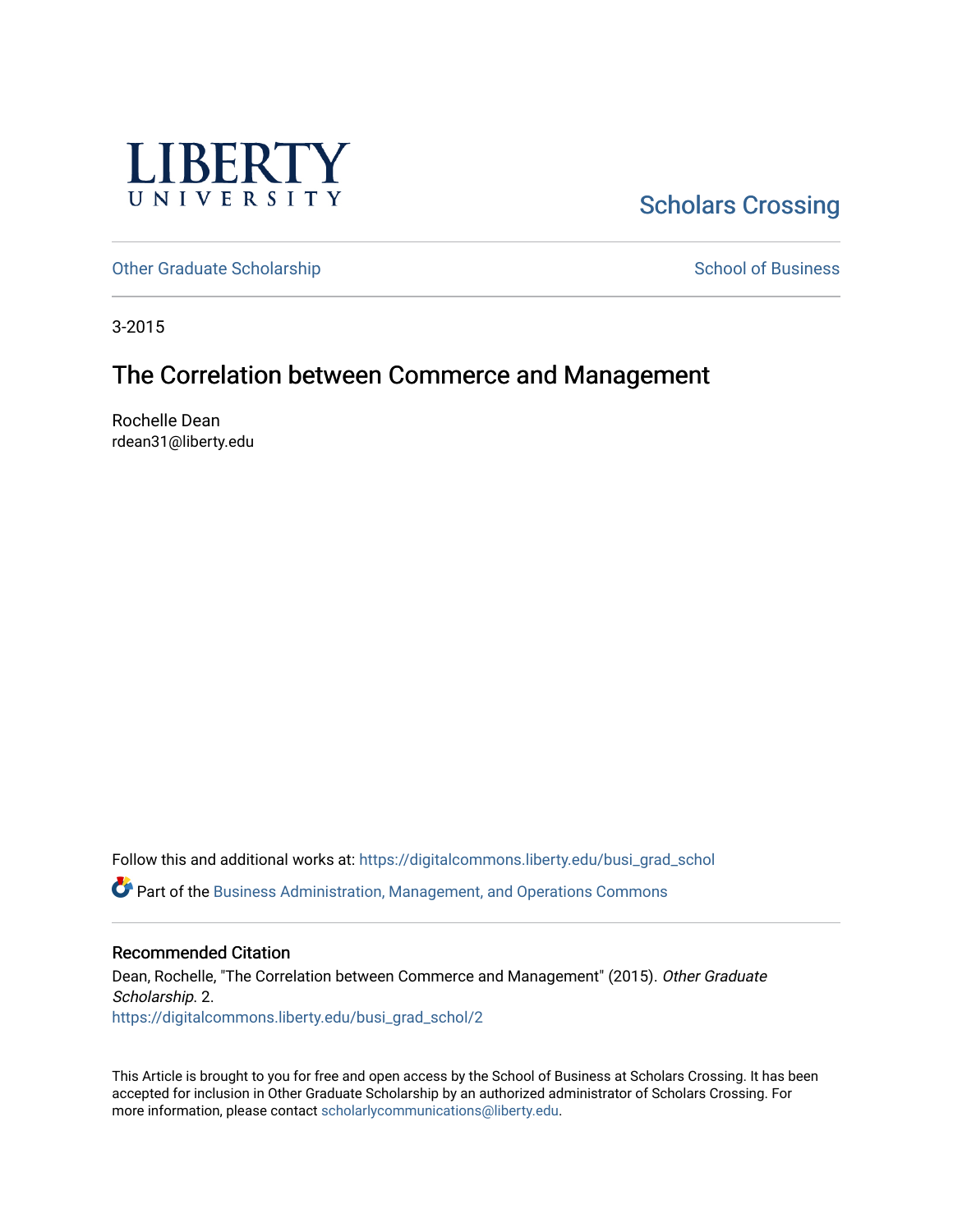#### **THE CORRELATION BETWEEN COMMERCE AND MANAGEMENT**

## **Rochelle R. Dean**

School of Business, Liberty University

## **ABSTRACT**

This paper proposes to explore the correlation between Commerce and Management as I give a better insight on the role of Management and the effects it has globally. Commerce should be properly managed as a commercial activity that enhances the standard of living within a nation that will increase its standing in the world. When commerce is allowed to run unregulated as it has, large businesses and major conglomerates can become immune to failure making them too powerful which levies negative externalities on citizens as well as globally to the benefit of business owners. Broadly speaking, nations should be concerned with the way commerce is managed to enhance the prosperity of its citizens and those who directly benefit by producing jobs, beneficial goods and services. The organization and coordination of the activities of a business in order to achieve defined objectives is defined as the process of being managed or managing.

 Management is often included as a factor of production along with machines, materials and money. (Drucker, Peter) According to the management guru the basic task of management is marketing and innovation. This paper examines the key elements to the outcomes of the correlation of commerce and management and its effect on the global market.

**KEYWORDS:** COMMERCE, MANAGEMENT, EFFECTS, CORRELATION

#### **INTRODUCTION**

The purpose of commerce and management is to promote an understanding of the managers within organizations and the way that management is applied to commerce. Commerce and management properly connected can create a mechanism of cohesiveness that produces positive results that far outweigh the negative impact of its present mismanagement. It is to the benefit of nations to establish governmental agencies with their own policies responsible for the promoting and managing of commerce to enhance economic growth and the standard of living for their citizens. It is virtually impossible not to see the correlation of commerce and management as without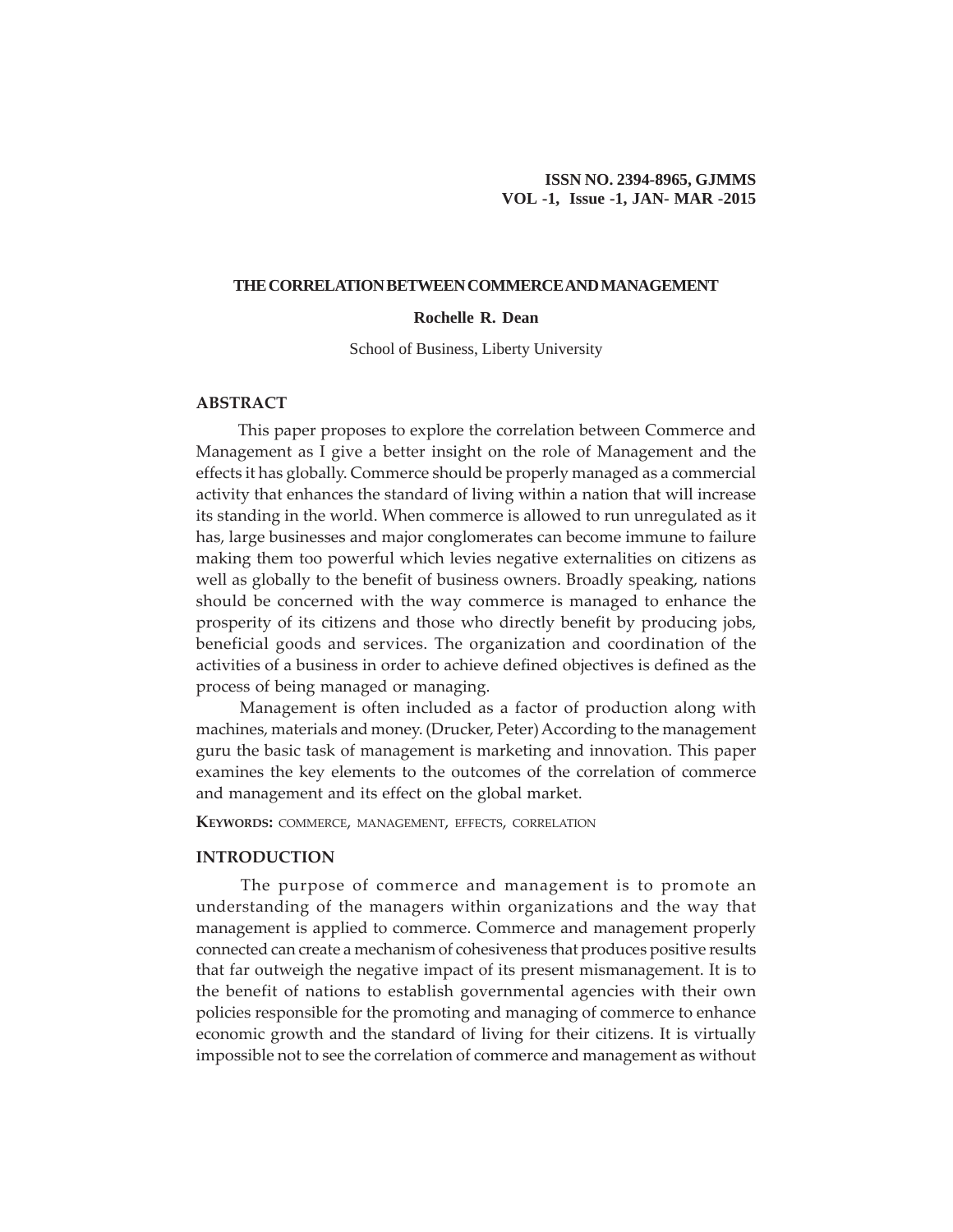#### *Rochelle R. Dean / 65*

proper management of commerce the world is left in a state of global meltdown as we are seeing today.

*Commerce is the conduct of trade amongst economic agents. Generally, commerce refers to the exchange of goods, services or something of value, between businesses or entities. Management is the organization and coordination of the activities of a business in order to achieve defined objectives.*

According to Drucker the term management refers to both a title within an organization and a set of functional skills. Ideally both descriptors should be effectively combined in performances of managers however many adopt a mind set of entitlement in the rank and demonstrate poor functional skills. It is clear that with so many governmental agencies committed to the fostering and promotion of commerce and economic growth, there exists weak links between the management of these agencies. Therefore we must take a closer look at the correlation of commerce and management.

## **METHOD**

## **IMPORTANCE OF COMMERCE AND MANAGEMENT**

Commerce and management are essential to profitability and sustainability. It is to the benefit of nations to establish governmental agencies with their own policies responsible for the promoting and managing of commerce to enhance economic growth and the standard of living for their citizens. It is fundamentally important to see the correlation of commerce and management as without proper management of commerce the world is left in a state of global meltdown.

Commerce management is important because it is imperative to maintaining good relationships with other nations. It allows the growth of globalization and produces positive economics.

Commerce and management are important to the economic activity of all human beings within their nations.

#### **PROBLEMS WITH COMMERCE AND MANAGEMENT**

It is clear that with so many governmental agencies committed to the fostering and promotion of commerce and economic growth, a detachment exists within the management of these agencies.

Research conducted by English statesman Sir Thomas More in the  $16<sup>th</sup>$ century found that,*"The practice of modern management originated from the study of low efficiency and failures of certain enterprises and that management generally consists of the interlocking functions of creating corporate policy and then organizing, planning, controlling and directing the resources of an organization to achieve the purposes of that policy."*

According to More's theory, management has been distinctly created for corporate entities as in most instances the policies of many organizations are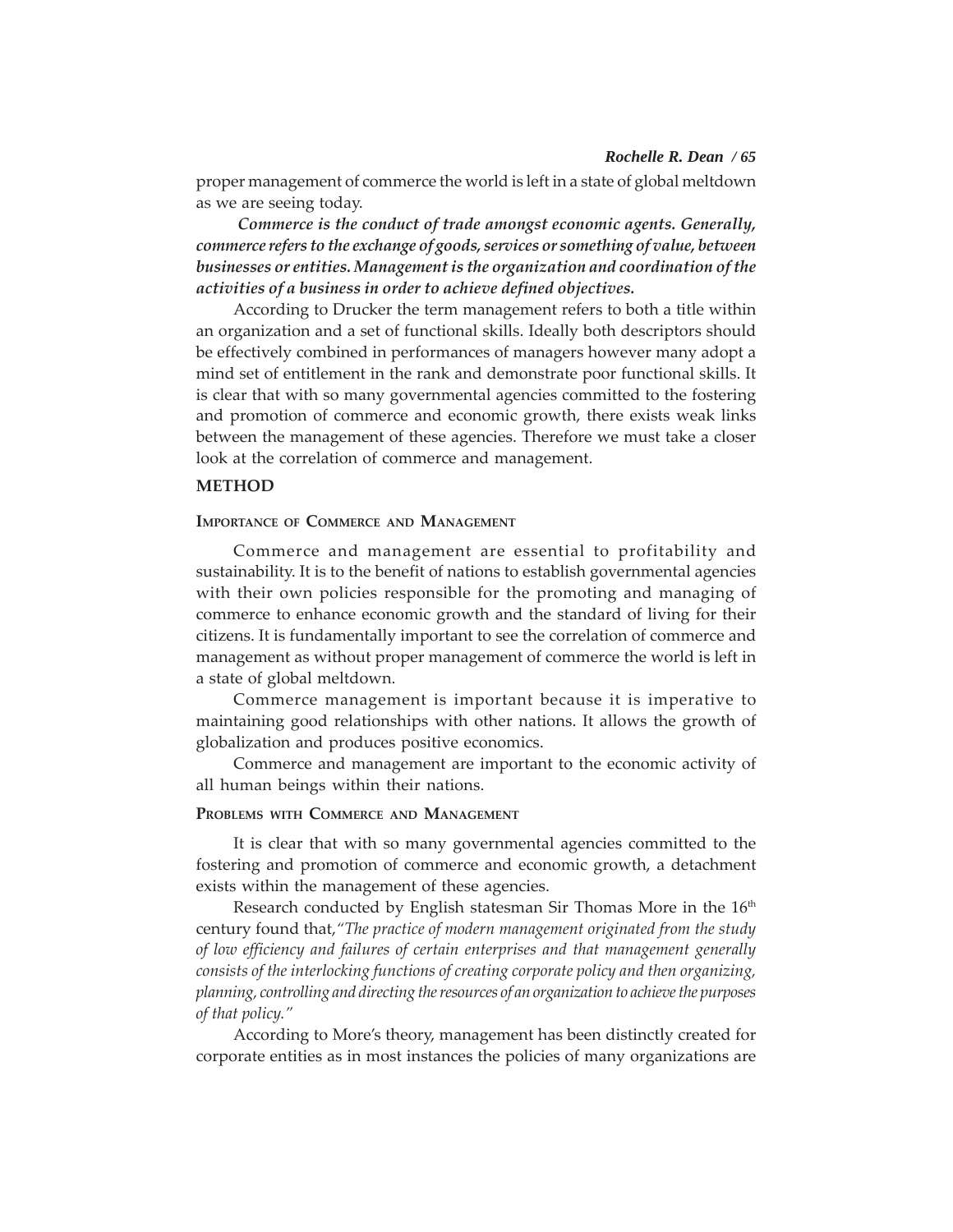#### *66/ The Correlation Between Commerce and Management*

levied within the range of administration.

Administration is not management. Therefore we I can conclude that the reason why commerce and management is failing immensely is due to the fact that it is generally left within the parameters of the government or organizations who have no proper management structure and leaving no controls for governments to effectively manage economic stability within nations. There is no general framework [standardization] for management as the structure of management varies depending on its corporate ladder which leaves corporate governance to be better structured.

Government agencies only see the need to administer instead of being innovators and bringing new ideas to the table to bring about economic growth, sustainability and prosperity and effectively managing these ideas. Instead governments have concluded to administer while the corporate world dictates to them.

Governments administer and in this capacity there is no competition whereas management consists of competitive analytical thinking. This is the reason that governments have difficulty as it relates to commerce and management and corporate governance is the leader in growth, productivity and wealth. This allows the private sector to demand authority and influence decision making within nations or becoming pragmatic in the same right. As a result of the administration as opposed to proper management of commerce and management the global economy is in a state of duress and we find that governments have concluded to either wait on market forces while others have become ruthless and very aggressive in their conquests for economic power and sustainability while corporate governance continues to control and lend itself to dominance. As corporate organizations effectively administer, manage, produce and grow.

#### **SOLUTIONS TO COMMERCE AND MANAGEMENT**

Solutions to commerce and management broadly encompass proper structuring and allowing innovation to bring forth new ideas, initiatives and theories that will present themselves to new projects within trade, aids to trade and the successful management of this process.

Effective management must be prevalent and outlined to allow commerce to produce commercial activity within any given framework and economy. It is the responsibility of governments to create policies that will lend to a more controlled way in which organizations manage. There must be some set rules that all organizations adhere to with the option of adding to these policies for their own benefit or special purposes.

This brings about cohesiveness and the ability to manage growth of major organizations that stifle commerce management as well as it effects the growth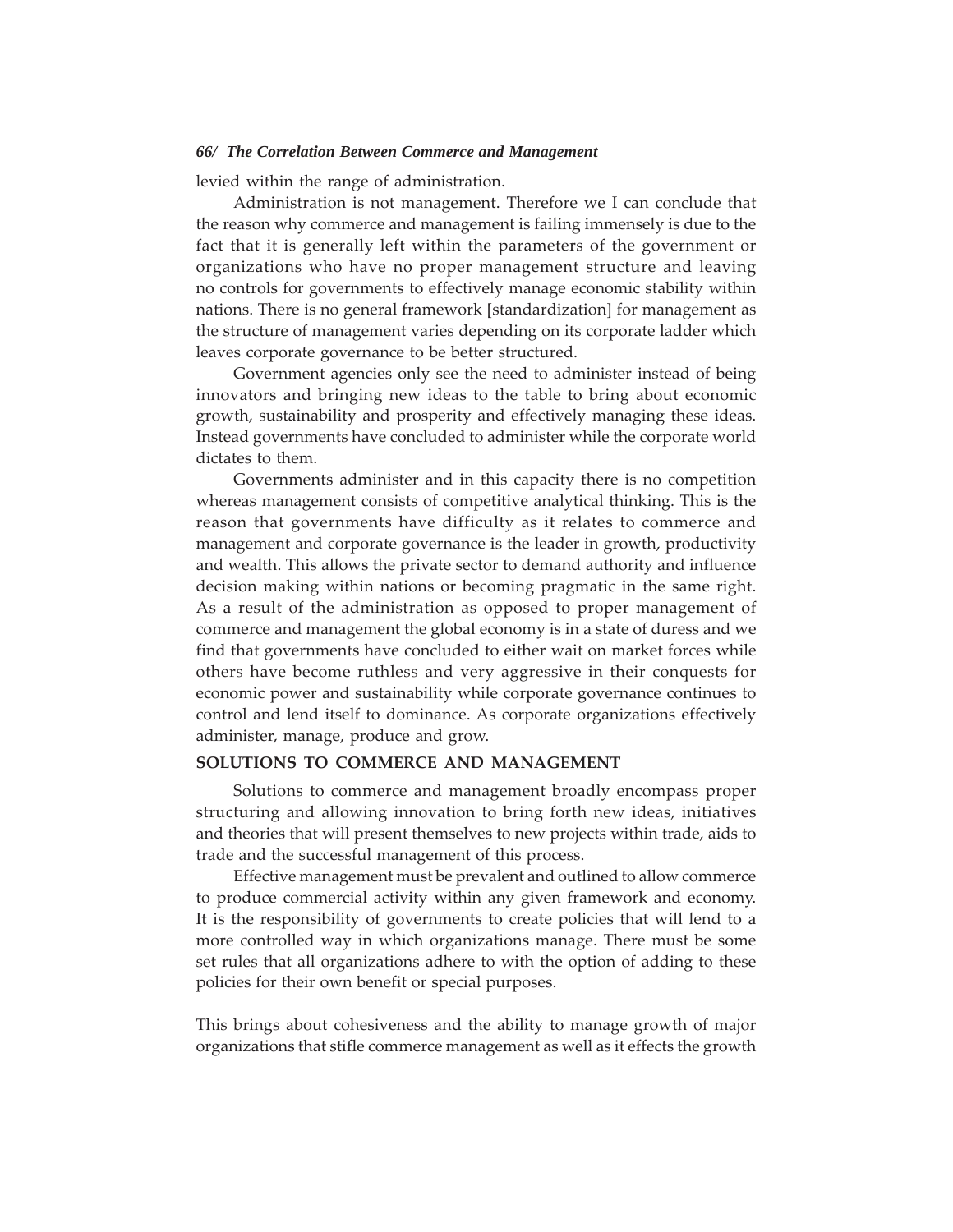#### *Rochelle R. Dean / 67*

of smaller enterprises and gives way to new opportunities and industries. Solutions to commerce and management include consistency, proper staff and the correlation between administration and effective directives carried out by managers who are able to distinguish between both roles.

#### **RESULTS**

Governments must begin to identify commerce and management as a beacon to the revitalization of the global economy. Commerce and management must be reintroduced so that we can produce sustainability and proper growth globally.

Commerce and Management effectively working together fuels improvement in any area that it may venture creating new opportunities for economic stability.

It is important that commerce and management work together due to new liberalization and globalization policies. There has been a shift from planned economies to market oriented economies making the relevance of the two more imperative.

 Commerce and management effectively implemented within the public and private sectors has the capability to demand more controls thus giving governments more opportunities to introduce new perspectives in the area of commerce and the effects of its management within the industry.

There should be standardized reformations that govern commerce and management that give both public and private authorities equal opportunity to business before fostering competitiveness within both sectors.

This allows the mismanagement and or failure to manage commerce and management to lead to missed opportunities within domestic trade, international trade and trade aids respectively.

 Governments must see the importance of commerce and management as it is to the advantage of the public sector to model the management skills and in some cases project management skills of the private sector so that they can begin to see greater outcomes to economic sustainability.

 Governments must seek to bring cohesiveness to commerce and management bringing back controls that regulate activities within this industry. This is the basis of the daily economic activity of nations.

 With proper planning and regulation of international managerial policies that cover all areas related to management, we will begin to see a more controlled manner in which managers execute and complete tasks. Governments will see the distinction between management and administration and the importance of the correlation of commerce and management within the global market.

 It would be better suited if governments were to capitalize on collaborating both planning and market oriented economic models creating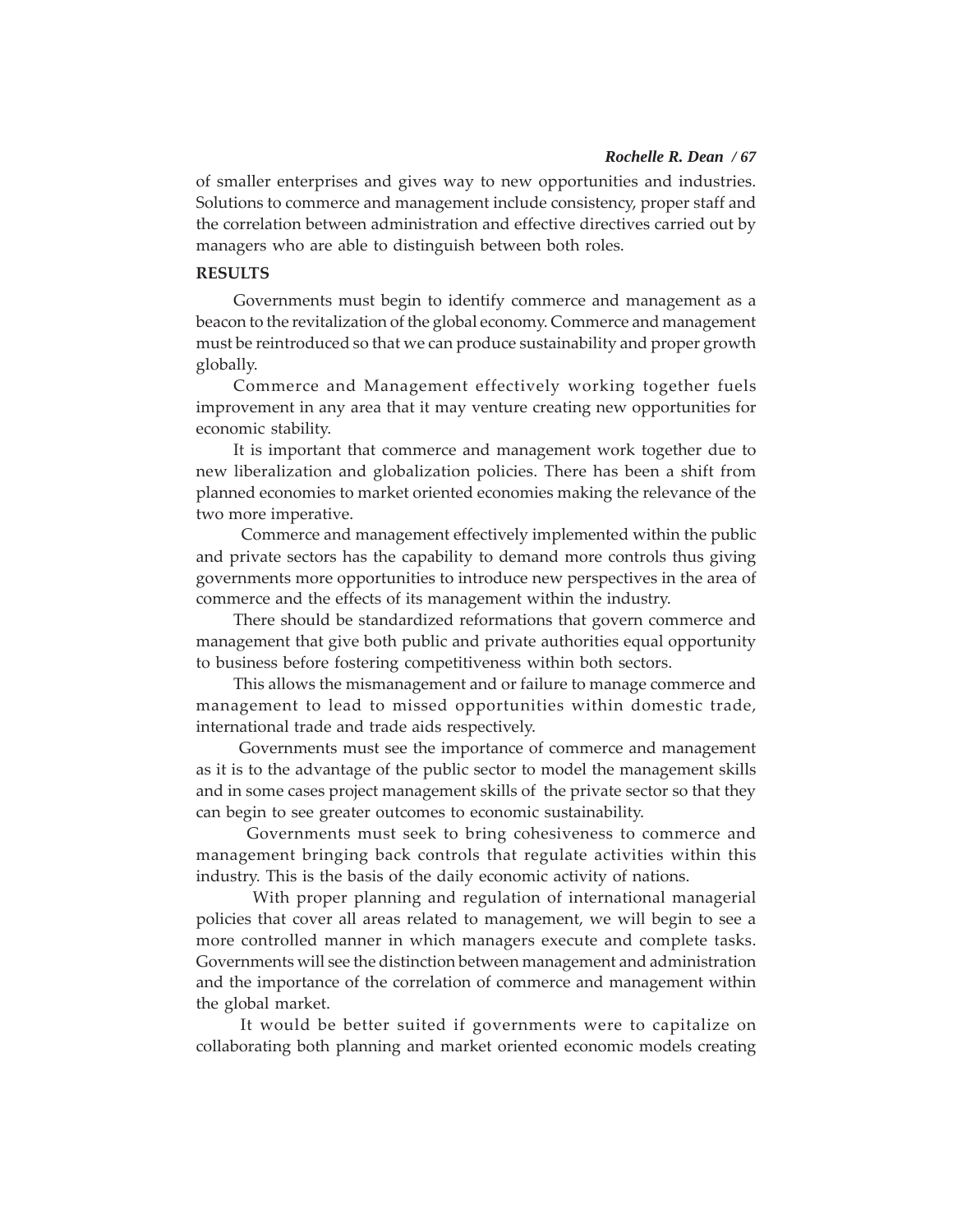#### *68/ The Correlation Between Commerce and Management*

market-oriented planning.

Williams (1999, p. 21) refers to "the marketing of places" and writes:

*"Currently, however, there has been a rebirth of interest in approaches to strategic planning with 'collaborative' positions becoming central.... ...[O]ur major cities have entered into a new competitive era, promoting a range of 'capacity-building' initiatives and perceiving local political fragmentation as impairing their ability to compete..... The starting point is no longer the visions of the local government or of the private sector. Instead both join forces against an external threat - that "their" region will lose in relation to other regions."*

Market-oriented planning executed within commerce and management will yield tremendous opportunities to local and international economies. Governments would benefit not to ride free on the cooperative efforts of other municipalities but seek to make room for more initiatives making their regions more attractive and competitive.

### **DISCUSSION**

Commerce and management plays a significant role in the world economy at large as the correlation of the two (2) effect every single human being. It is very important that governments, policy makers, as well as corporate and business professionals are able to identify the importance of this field of expertise. While the correlation of commerce and management has been left unnoticed for many years. Many organizations have lent themselves to the promotion of commerce as well as governments have departments of commerce within in their organizational charts. The issue lies within the structure of proper managerial roles, objectives and the way that these roles affect the policies and objective of these departments.

There is no systematic process as to how these departments will manage as the roles of management differs from one organization to the other. This leaves a disconnect as well as confusion within a field where concise methodology and practicality must exist. It is the general consensus that governments accept bureaucracy and this is unacceptable as it relates to commerce and management.

 Commerce and management must always be cutting edge. Nations must demand expertise in the area of Economics, Commerce, Management, Technology, Business as well as the promotion of research. The execution of this area of high demand must be done so according to an across the board international standard of management with flexibility for nationalities to take into consideration their cultural differences, address them and build upon those policies that apply to every nation. This will allow some standard of managerial fairness but also leaves room for competiveness within trade. These managerial standards must exist within all organizations that promote commerce and trade.